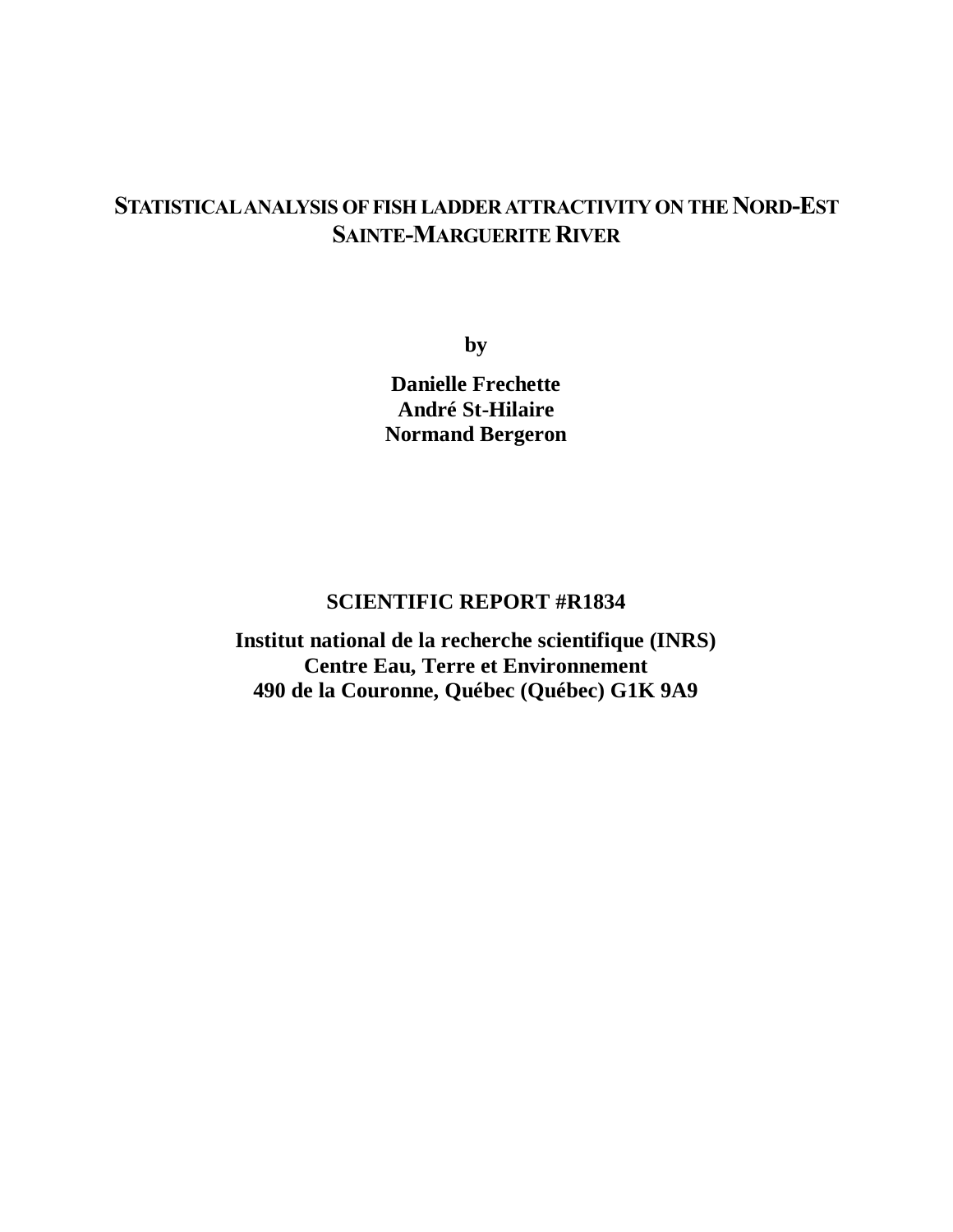## **Reference to be cited :**

Frechette, D., A. St-Hilaire, N.E. Bergeron. 2019. Statistical analysis of fish ladder attractivity on the Nord-Est Sainte-Marguerite River. INRS Scientific Report R1834. iv+17 pages.

i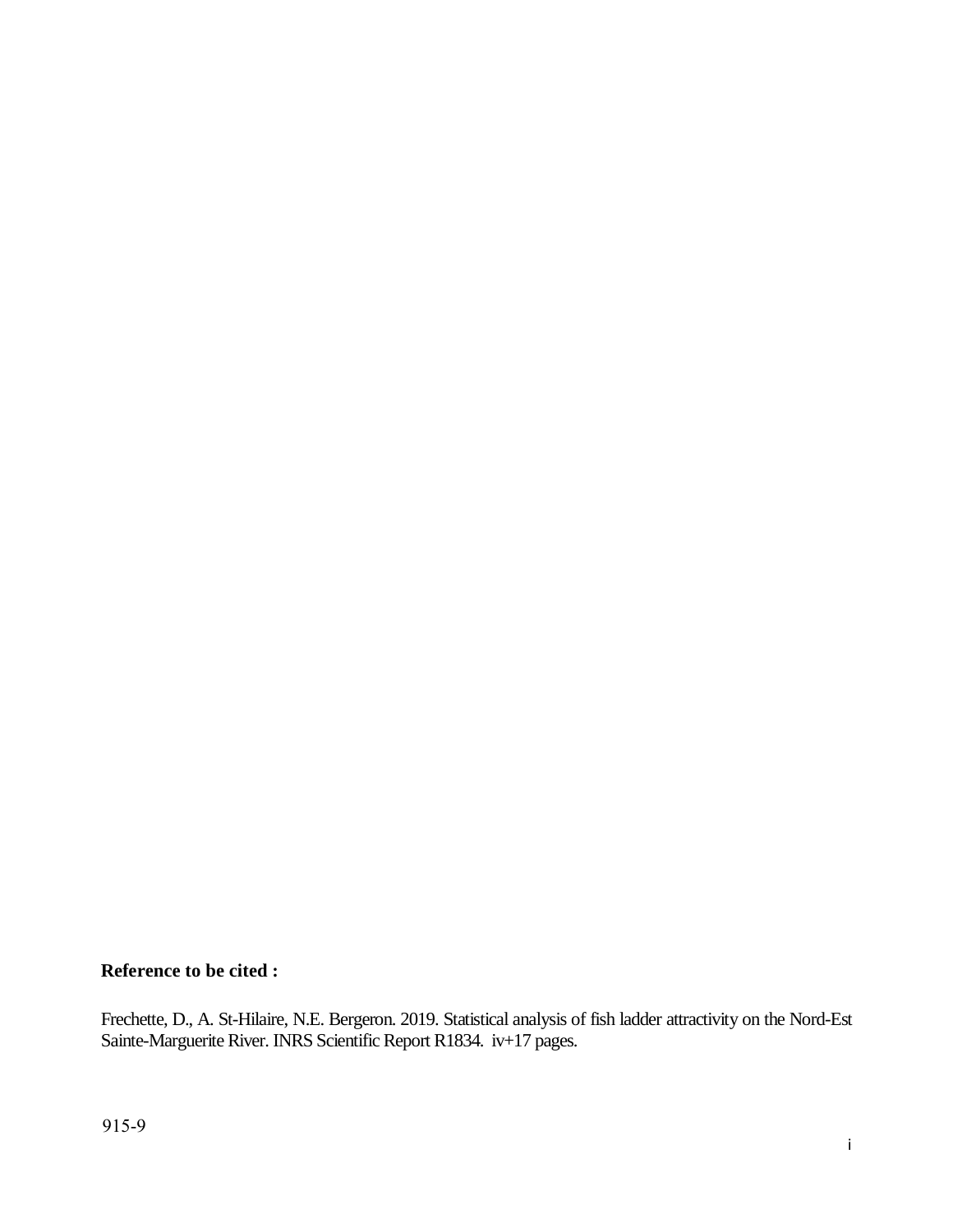# TABLE OF CONTENTS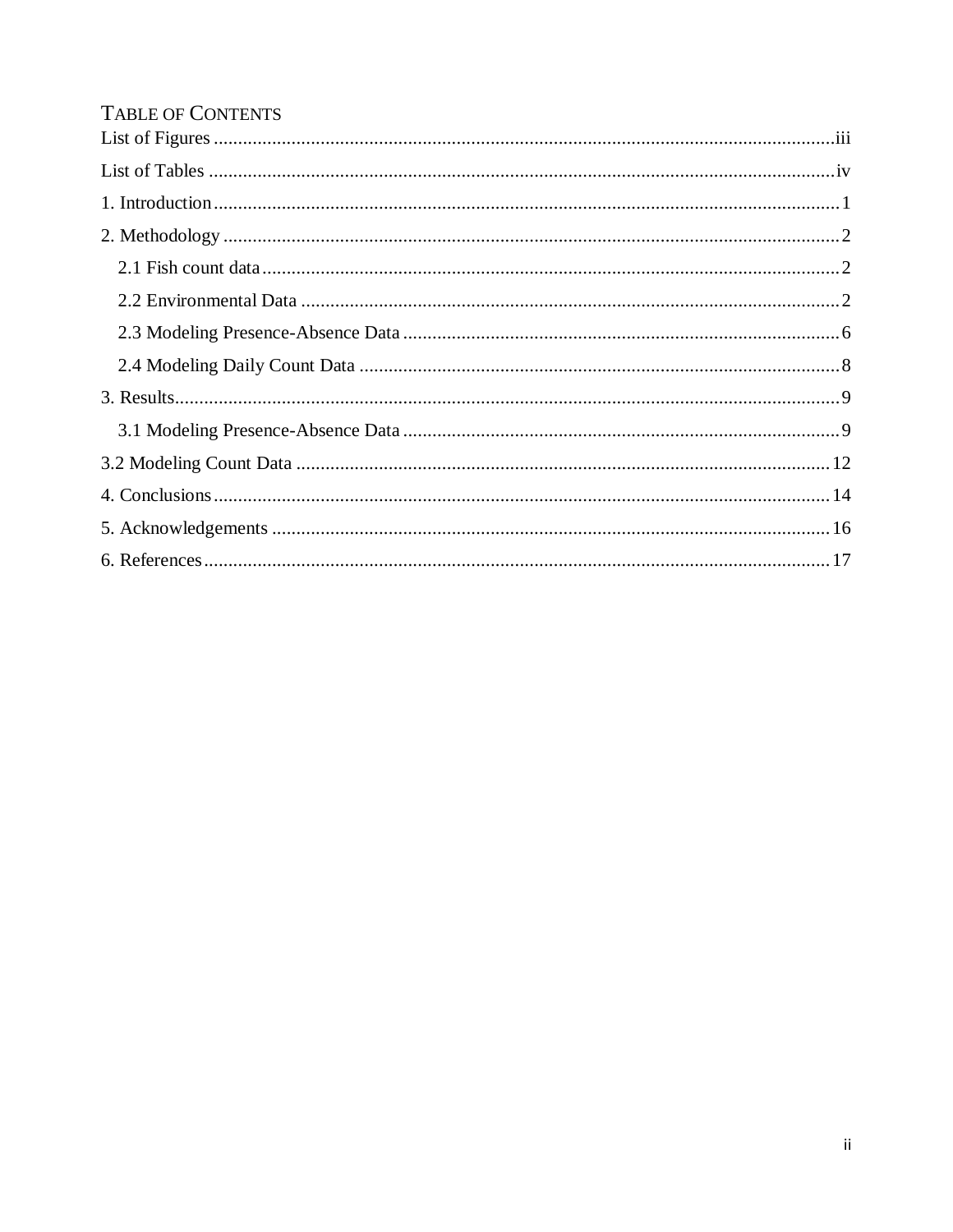#### <span id="page-3-0"></span>LIST OF FIGURES

|  |  | Figure 1. Temperature measured at the station Joe Savard (black line) and at the fish ladder (gray |  |  |  |  |  |  |
|--|--|----------------------------------------------------------------------------------------------------|--|--|--|--|--|--|
|  |  |                                                                                                    |  |  |  |  |  |  |
|  |  |                                                                                                    |  |  |  |  |  |  |

[Figure 2. Linear relationship between river temperature measured at JoeSavard and at the fish ladder](#page-8-0)  [during summer 2015 and 2016, given by the equation y = 0.9844x -](#page-8-0) 0.0065 ( $\mathbb{R}^2$  = 0.9933, p < [2.2e-16\)....................................................................................................................................4](#page-8-0)

[Figure 3. Residual plots used to evaluate assumptions for the regression between river temperature](#page-8-1)  [measured at JoeSavard and measured at the fish ladder during the summers of 2015 and 2016.](#page-8-1) 4

- [Figure 4. River temperature measured at Joe Savard \(red line\) and river temperature estimated for the](#page-9-0)  [fish ladder from the equation y = 0.9844x -](#page-9-0) 0.0065 (R<sup>2</sup>= 0.9933, p < 2.2e-16). ........................5
- [Figure 5. River temperature at the fish ladder estimated from measured temperature at JoeSavard \(first](#page-9-1)  [and second rows\) and directly measured at the fish ladder \(bottom row\)...................................5](#page-9-1)
- [Figure 6. Distribution of "presence" and "absence" of salmon at the Chute Blanche fish ladder during](#page-10-1)  [the years when sufficient temperature data were recorded to permit assessment of the effects of](#page-10-1)  [temperature and discharge on fish capture \(2005, 2007, 2010, and 2012-2016\).........................6](#page-10-1)
- Figure 7. Number of "presences" (1) and "absences" (0) of salmon at the fish ladder for each year with [sufficient temperature data to permit assessment of the effects of temperature and discharge](#page-11-0)  [on fish capture \(2005, 2007, 2010, and 2012-2016\).](#page-11-0) .................................................................7
- [Figure 8. Receiver operating curves \(ROCR\) for the fitted logistic models with the covariates](#page-14-0)  [temperature \(T, top left\). Discharge \(Q, top right\), temperature and discharge \(T+Q, bottom left\),](#page-14-0)  [and temperature, discharge, and the interaction term \(T+Q+TQ, bottom right\).](#page-14-0) ......................10
- [Figure 9. Distribution of bootstrap logistic regression model coefficients and diagnostics for](#page-15-0) the models A)  $T + Q$  and B)  $T + Q + TQ$ . Horizontal bars represent the median, hinges represent the [25th and 75th percentiles, and whiskers represent 1.5\\*IQR \(inter-quartile range\).................11](#page-15-0)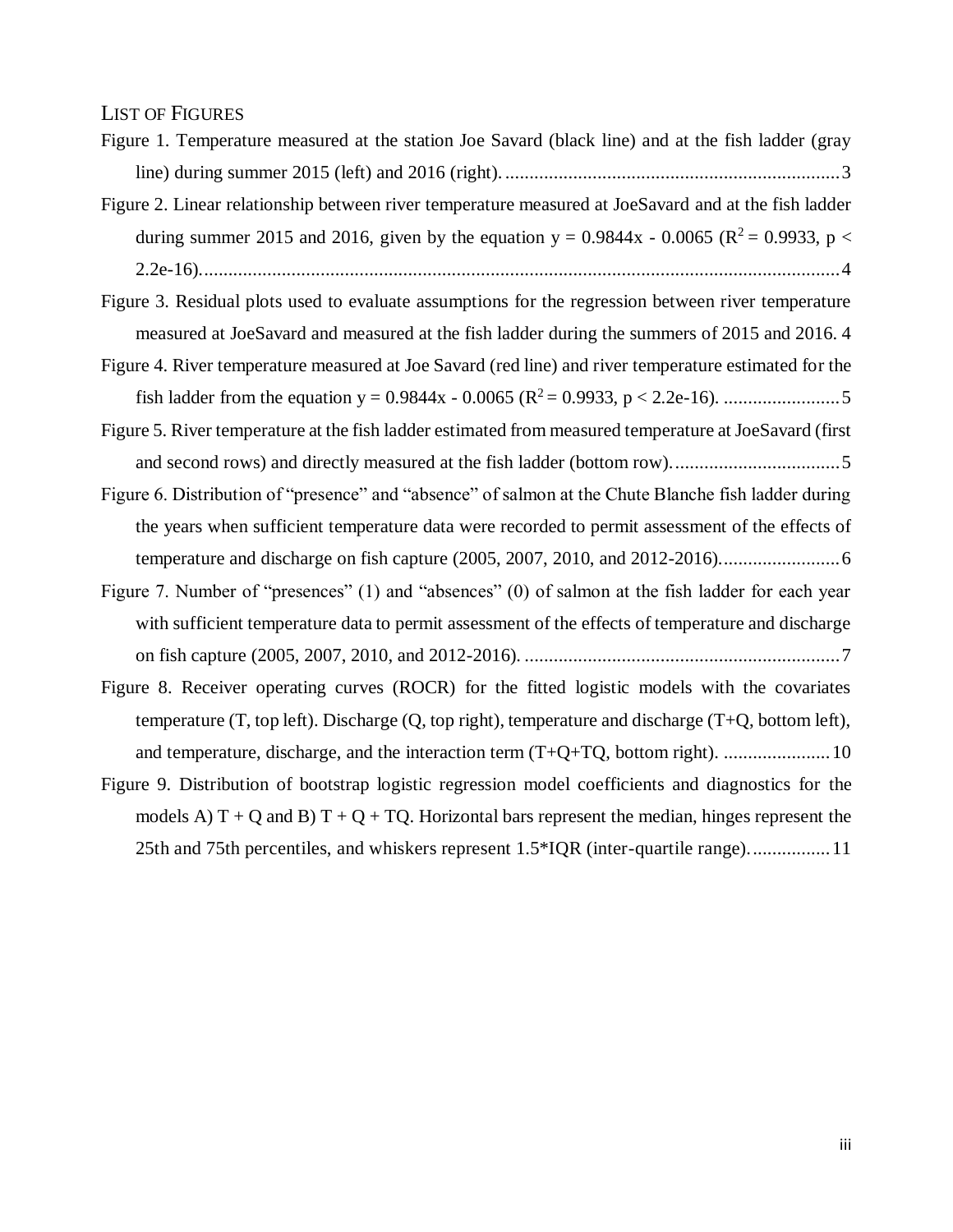## <span id="page-4-0"></span>LIST OF TABLES

| Table 1. Logistic regression models with goodness of fit statistics (Hosmer-Lemeshow, HL-GOF; sensitivity; |  |
|------------------------------------------------------------------------------------------------------------|--|
| false positive rate, presented as 1-specificity, and the area under the receiver operating curve, AUC) and |  |
| model selection statistics (residual deviance). The best model, selected using analysis of deviance, is in |  |
|                                                                                                            |  |

| Table 2. Akaike information criterion for models fitted using the Gaussian (GLM), Poisson, and negative- |
|----------------------------------------------------------------------------------------------------------|
| binomial distributions. Predictive variables included in each model were mean daily river temperature    |
|                                                                                                          |

[Table 3. Mean fish count per day, RMSE, Nash coefficient, and bias for each year for the negative binomial](#page-17-0)  [model: Number of salmon = T + Q + Day of Year + Year...................................................................13](#page-17-0)

[Table 4. Coefficients for the logistic regression model log](#page-18-1)  $p(y = 1 | X)1 - p(y = 1 | X) = \beta 0 + Tx + Qx$ , [where T = temperature and Q = discharge, with associated standard error and p-values........................15](#page-18-1)

# [Table 5. Probability of a salmon entering the fish ladder at Chute Blanche for varying levels of temperature](#page-19-0)  and discharge. [.....................................................................................................................................16](#page-19-0)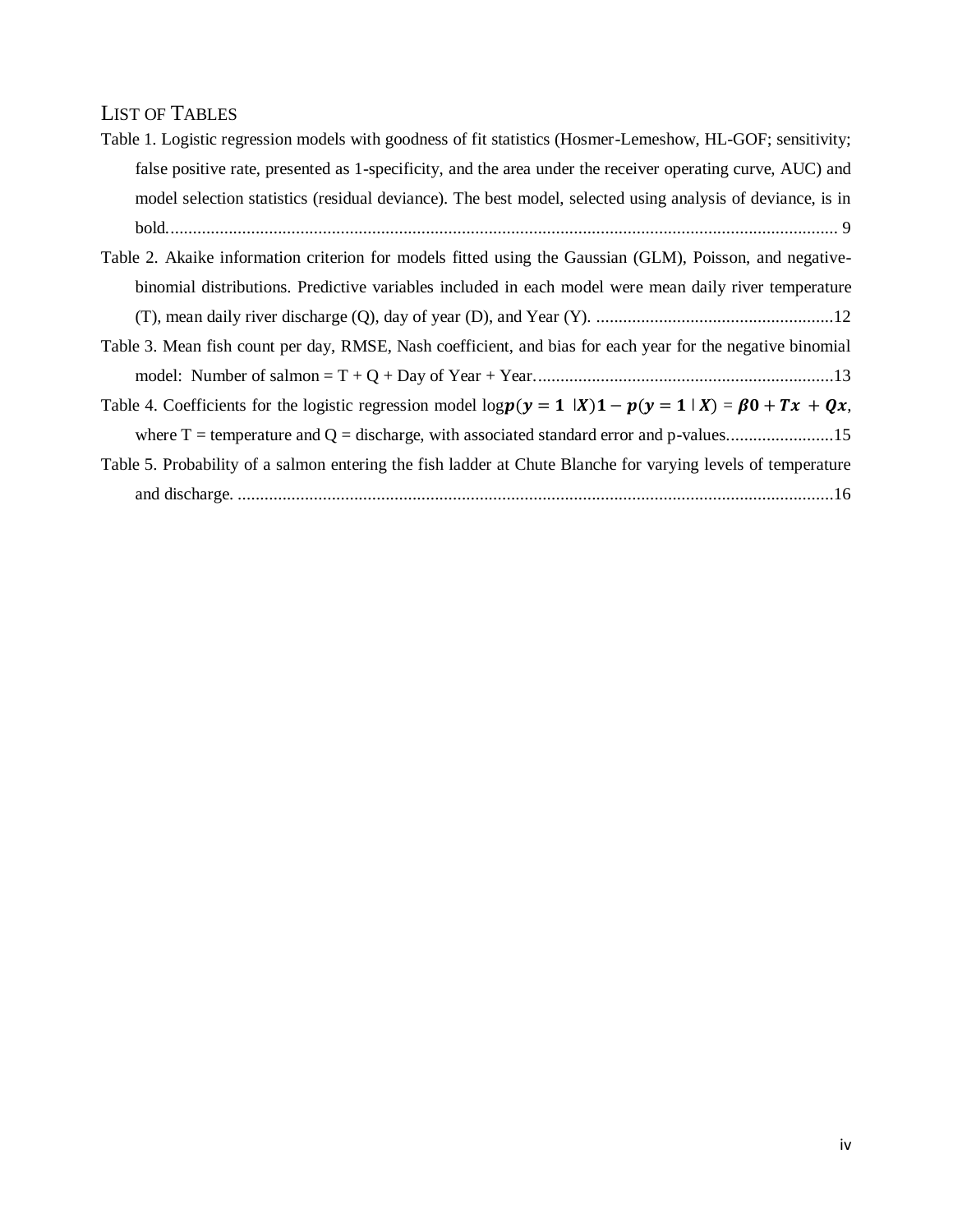#### <span id="page-5-0"></span>1. INTRODUCTION

The Nord-Est Sainte Marguerite River (NE-SMR) is a salmon river in Quebec, Canada, located approximately 190 km northeast of Quebec City. The NE-SMR drains a catchment area of  $1000 \text{ km}^2$ , and joins the Sainte Marguerite River 5 km upstream from the confluence with the Saguenay Fjord. In 1981, a fish ladder was installed at river kilometer (rkm) 7 to allow returning adult salmon to bypass the Chute Blanche waterfall that served as a natural barrier to further upstream migration. The installation of the fish ladder opened an additional 18 km of river habitat to salmon for spawning and juvenile rearing. A pair of impassible waterfalls at rkm 25 (Chute du 16 Miles) and rkm 29 (Chute du 18 Miles) prevent further upstream movement by returning adult salmon.

\_\_\_\_\_\_\_\_\_\_\_\_\_\_\_\_\_\_\_\_\_\_\_\_\_\_\_\_\_\_\_\_\_\_\_\_\_\_\_\_\_\_\_\_\_\_\_\_\_\_\_\_\_\_\_\_\_\_\_\_\_\_\_\_\_\_\_\_\_\_\_\_\_\_\_\_\_\_\_\_\_\_\_\_

Between 2004 and 2014, an annual average of 199 salmon ascended the fish ladder. In 2015, however, only 92 salmon ascended the fish ladder. The summer of 2015 was characterized by low temperatures and high discharge, and it is thought that these conditions decreased the ability of the fish ladder to attract salmon to the entrance.

Habitat downstream of the fish ladder is thought to be of lower quality that habitat upstream of the fish ladder. Thus, the ability for salmon to access habitat upstream of the fish ladder is likely important for persistence of this population of salmon. The river sector upstream of the fish ladder is also used for fishing by the Sainte-Marguerite River fishing club, so ensuring that fish can reach this upstream habitat is also of economic importance. Improving access to the upstream habitat may require that modifications be made to the entrance of the fish ladder that increase the attractivity of the fish ladder entrance to upstream migrating adult salmon. Understanding the role of environmental factors on attractivity (river temperature and discharge) of the current fish ladder entrance is a necessary first step in identifying design changes that will increase rate of entry by salmon.

The overall objective of this study was to determine the effect of temperature and river discharge on the entrance of salmon into the fish ladder for the years 2004-2015. Our specific objective was to assess the ability of different statistical approaches (logistic regression, generalized additive modeling, and generalized linear modeling) to model the relationship between the environmental factors of interest and the rate of entry into the fish ladder by salmon. The modeling approach that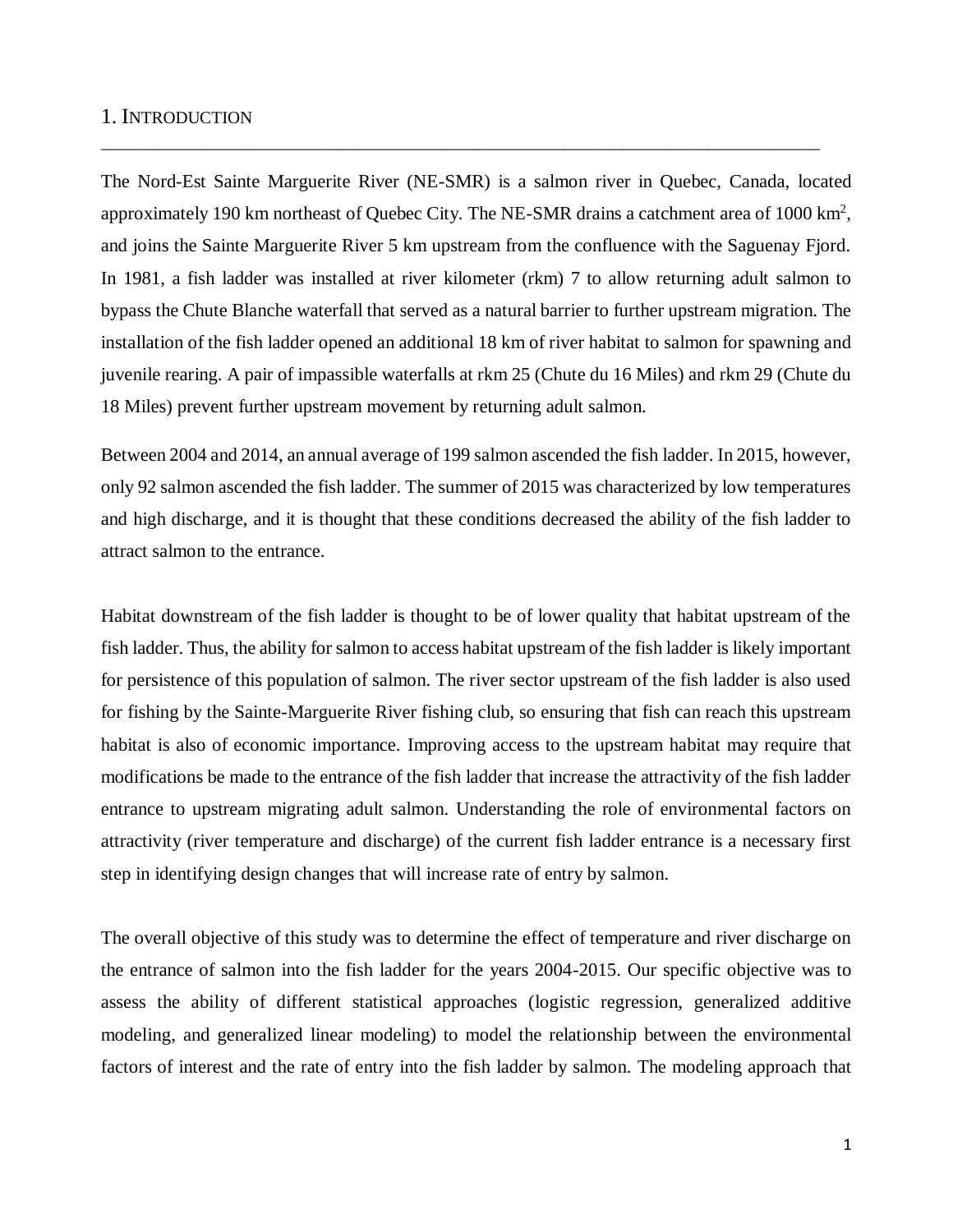provided the best fit to the data was used to predict fish ladder entry for given river temperature and discharge conditions.

\_\_\_\_\_\_\_\_\_\_\_\_\_\_\_\_\_\_\_\_\_\_\_\_\_\_\_\_\_\_\_\_\_\_\_\_\_\_\_\_\_\_\_\_\_\_\_\_\_\_\_\_\_\_\_\_\_\_\_\_\_\_\_\_\_\_\_\_\_\_\_\_\_\_\_\_\_\_\_\_\_\_\_\_

### <span id="page-6-0"></span>2. METHODOLOGY

#### <span id="page-6-1"></span>**2.1 Fish count data**

The fish ladder at Chute Blanche is a pool-type fish ladder with lateral notches and submerged orifices and consists of 23-basins. The first main basin contains a capture cage which prevents returning adults from accessing the remainder of the fish ladder. An operator resides on-site during the period of operation each year (generally mid-June to the middle or end of August). During daylight hours (c. 06:00 to 09:00 at this latitude), the operator regularly checks the capture cage for the presence of salmon. When salmon are observed, the operator raises the cage and opens a gate at the upstream end, which allows the salmon to ascend the fish ladder. This system facilitates a complete count of all returning adult Atlantic salmon that enter and ascend the fish ladder. We obtained daily fish counts recorded at the fish ladder for the years 2004-2015 from the Ministère des Forêts, de la Faune et des Parcs (MFFP).

#### <span id="page-6-2"></span>**2.2 Environmental Data**

We acquired water temperature data from the Nord-Est Sainte-Marguerite River from five temperature monitoring stations located downstream of Chute Blanche. Data from a temperature logger deployed just downstream of the fish ladder during 2015 and 2016 was obtained from MFFP. Data for the years 2005 – 2016 were obtained from four temperature monitoring stations maintained by the RivTemp Network (INRS-ETE; www.rivtemp.ca). No temperature data were available for the period when the fish ladder was in operation for 2006 and 2008. Incomplete records were available for 2009 and 2011. Thus we excluded 2006, 2008, 2009, and 2011 from analyses.

Of the four temperature monitoring stations (Froid, Trinité, Joe Savard, and Joselito), Joe Savard had the most complete temperature record for the years of interest (2005, 2007, 2010, and 2012-2016). We therefore used temperature data from the Joe Savard station to estimate river temperature for the years in which direct temperature measurements were not recorded at the fish ladder.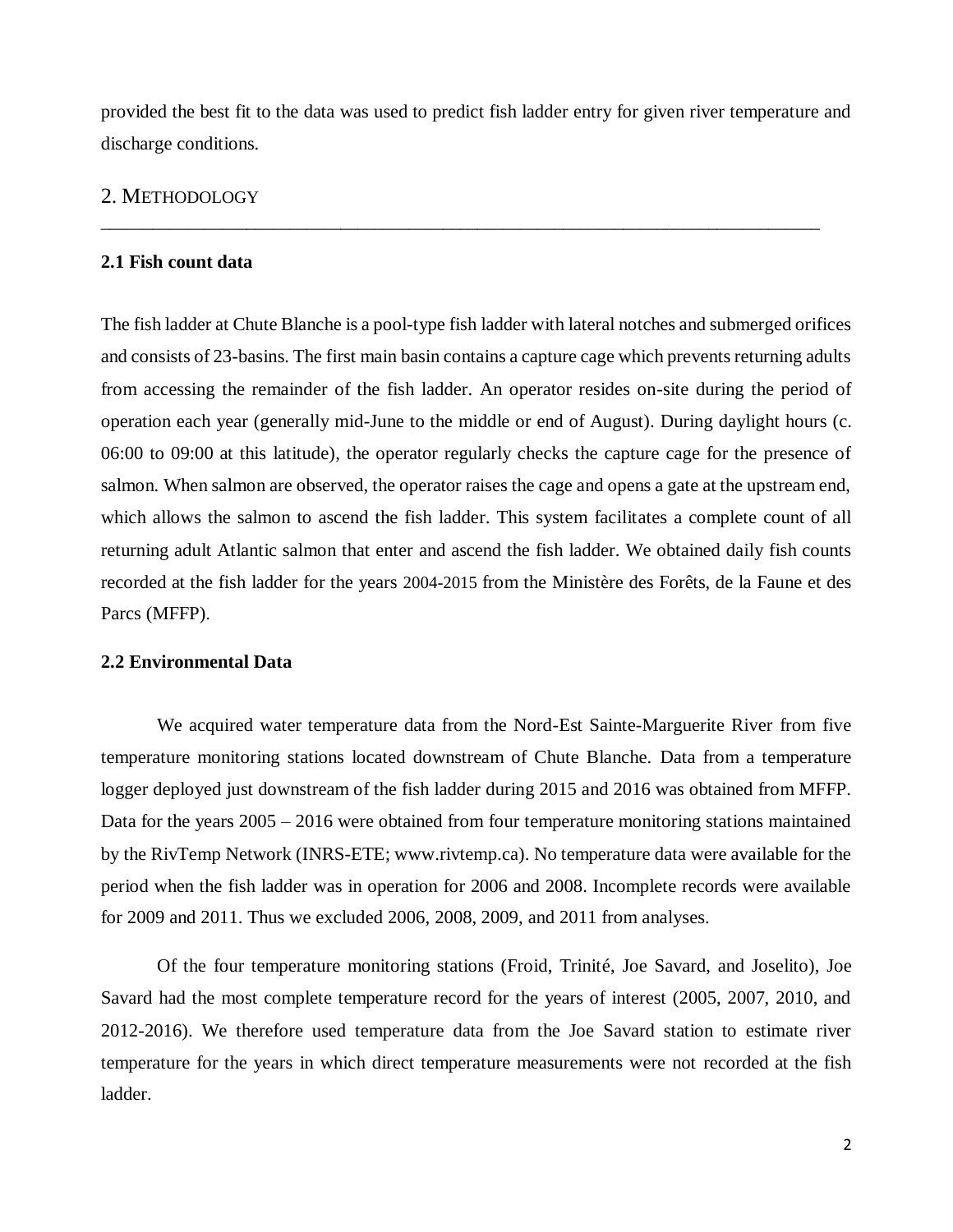River temperature measured at the fish ladder was slightly less than temperature measured at the Joe Savard (Figure 1), which is to be expected, given that the temperature logger at Joe Savard is c. 7 km downstream of the fish ladder and river temperature generally increases with increasing distance downstream. The relationship between measured temperature at the fish ladder and at Joe Savard was linear (Figure 2) and given by Equation 1.

## **Equation 1.**  $y = 0.9844x - 0.0065$  ( $R^2 = 0.9933$ ,  $p < 2.2e-16$ )

Assumptions of normality and homogeneity of variances were satisfied via visual examination of residual plots (Figure 3). Fish ladder temperatures estimated from river temperature measured at Joe Savard using Equation 1 are presented in Figure 4. We used the fish ladder temperature estimated for 2005, 2007, 2010, and 2012-2014 along with river temperature directly measured at the fish ladder during 2015 and 2016 in the analysis of fish ladder entry by migrating Atlantic salmon (Figure 5).



<span id="page-7-0"></span>Figure 1. Temperature measured at the station Joe Savard (black line) and at the fish ladder (gray line) during summer 2015 (left) and 2016 (right).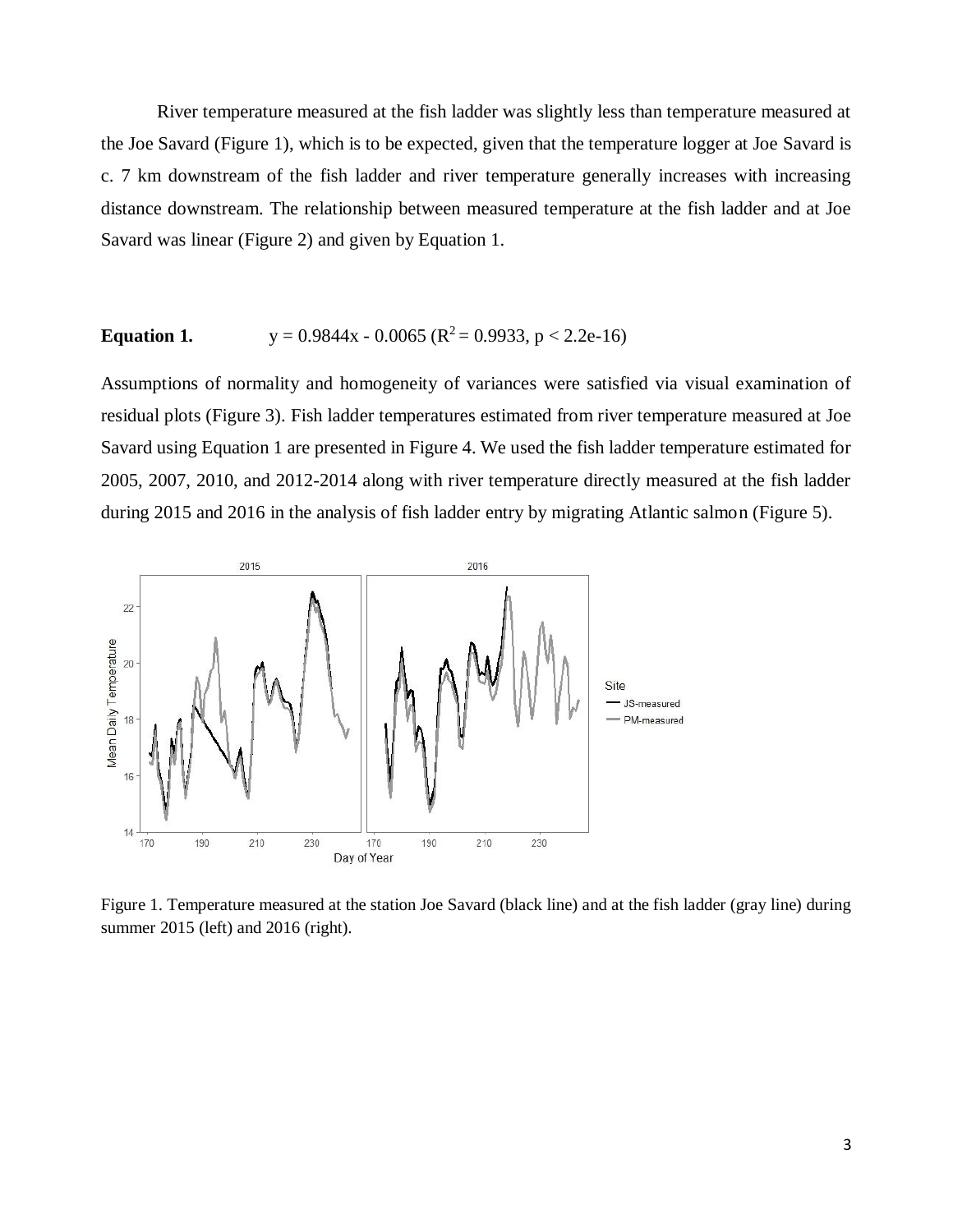

<span id="page-8-0"></span>Figure 2. Linear relationship between river temperature measured at JoeSavard and at the fish ladder during summer 2015 and 2016, given by the equation  $y = 0.9844x - 0.0065$  ( $R^2 = 0.9933$ ,  $p < 2.2e-16$ ).



<span id="page-8-1"></span>Figure 3. Residual plots used to evaluate assumptions for the regression between river temperature measured at JoeSavard and measured at the fish ladder during the summers of 2015 and 2016.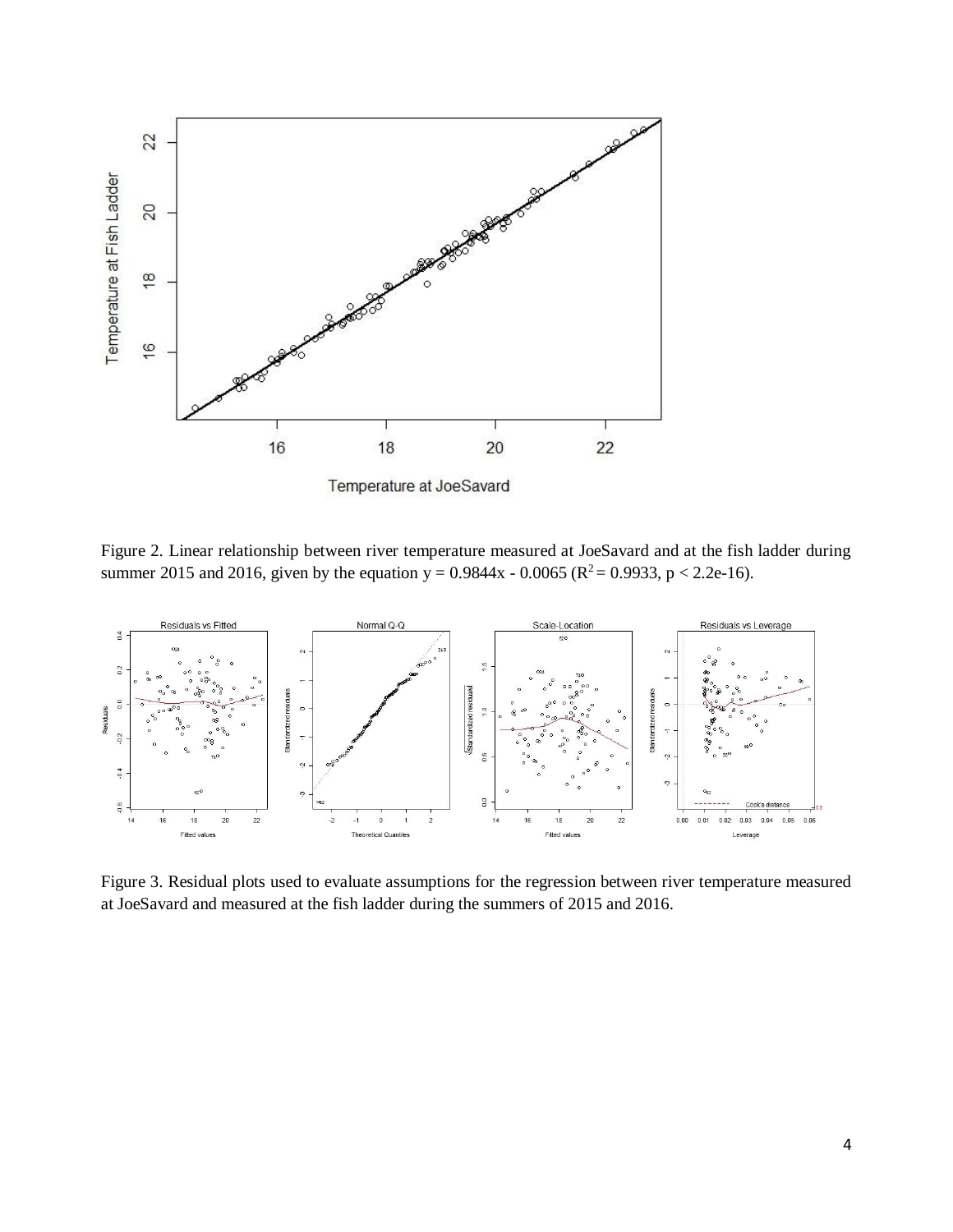

<span id="page-9-0"></span>Figure 4. River temperature measured at Joe Savard (red line) and river temperature estimated for the fish ladder from the equation y =  $0.9844x - 0.0065$  ( $R^2 = 0.9933$ , p < 2.2e-16).



<span id="page-9-1"></span>Figure 5. River temperature at the fish ladder estimated from measured temperature at JoeSavard (first and second rows) and directly measured at the fish ladder (bottom row).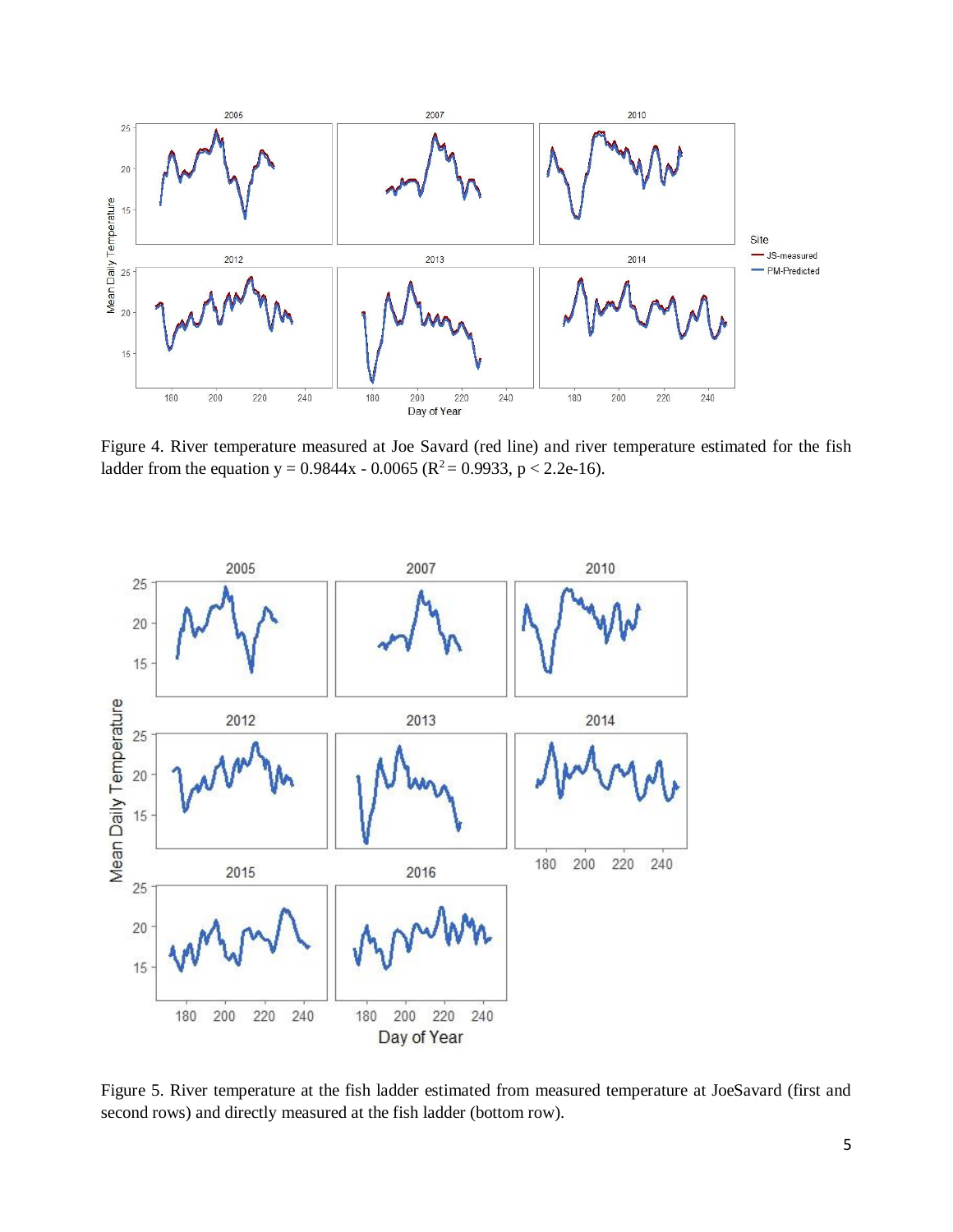Discharge data were obtained from the Centre d'Expertise Hydrique Quebec (CEHQ) station 062803, located in the Sainte-Marguerite River Nord-Est, approximately 6 km downstream of the fish ladder. Fish counts from the Chute Blanche fish ladder were obtained from the MFFP. Whereas fish counts were available as daily totals only, river discharge and river temperature were logged at 15-min intervals. We therefore computed daily mean discharge and daily mean temperature prior to subsequent analyses.

#### <span id="page-10-0"></span>**2.3 Modeling Presence-Absence Data**

Daily fish counts, mean daily temperature, and mean daily discharge were combined into one data table. A column designating each day as presence (salmon caught in fish ladder) or absence (no salmon caught) of fish at the fish ladder was added. In total, there were 136 days classified as "salmon absent" and 344 days classified as "salmon present" (Figure 6). The number of days with salmon absent was greater during the later years of the study (Figure 7). The number of absences recorded ranged from 8 to 35 days per year, whereas presences were recorded 34-60 days per year.



<span id="page-10-1"></span>Figure 6. Distribution of "presence" and "absence" of salmon at the Chute Blanche fish ladder during the years when sufficient temperature data were recorded to permit assessment of the effects of temperature and discharge on fish capture (2005, 2007, 2010, and 2012-2016).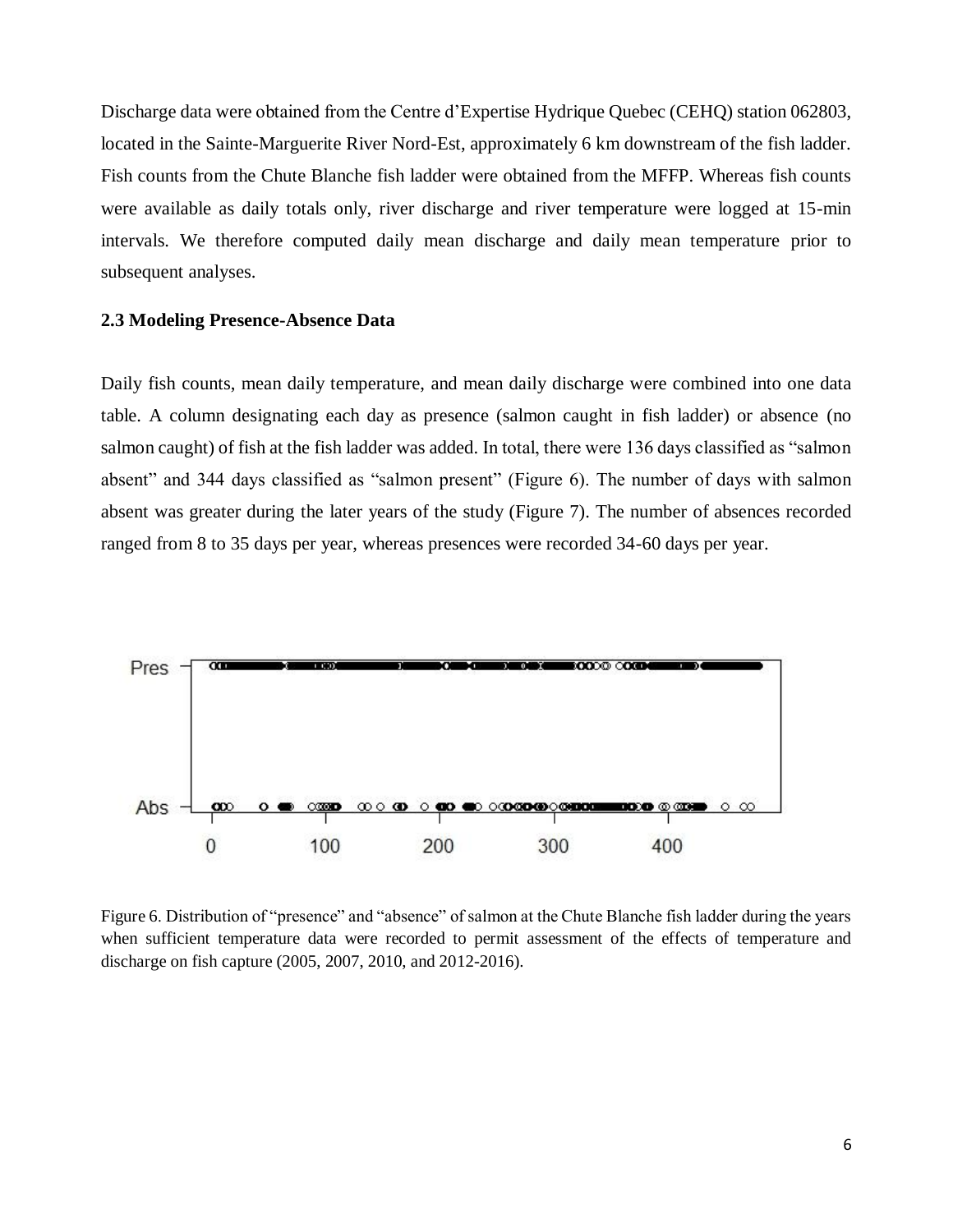

<span id="page-11-0"></span>Figure 7. Number of "presences" (1) and "absences" (0) of salmon at the fish ladder for each year with sufficient temperature data to permit assessment of the effects of temperature and discharge on fish capture (2005, 2007, 2010, and 2012-2016).

Four logistic regression models were fitted to the complete dataset, where T*x* was water temperature on day *x*, and Q*x* was river discharge on day *x*.

Model 1:  $\log \frac{p(y=1 | X)}{1 - p(y=1 | X)}$  $\left[\frac{p(y-1)x}{1-p(y=1+x)}\right] = \beta_0 + Tx$ Model 2:  $\log \frac{p(y=1 | X)}{1 - p(y=1 | X)}$  $\left[\frac{p(y-1)x}{1-p(y=1|X)}\right] = \beta_0 + Qx$ Model 3:  $\log \frac{p(y=1 | X)}{1 - p(y=1 | X)}$  $\left[\frac{p(y-1)X}{1-p(y=1|X)}\right] = \beta_0 + Tx + Qx$ Model 4:  $\log \left[ \frac{p(y=1 | X)}{1 - p(y=1 | X)} \right]$  $\left[\frac{p(y-1)x}{1-p(y=1+x)}\right] = \beta_0 + Tx + Qx + TxQx$ 

Model fit was assessed using the Hosmer-Lemeshow statistic, which is more appropriate for assessing goodness of fit than use of the deviance statistic when the logistic model includes continuous independent variables (Kleimbaum and Klein 2010). Three measures were used to assess the discriminatory ability of each model: sensitivity, specificity, and the area under the receiver operating curve. Sensitivity reflects the ability of the model to correctly predict presence of fish (rate of true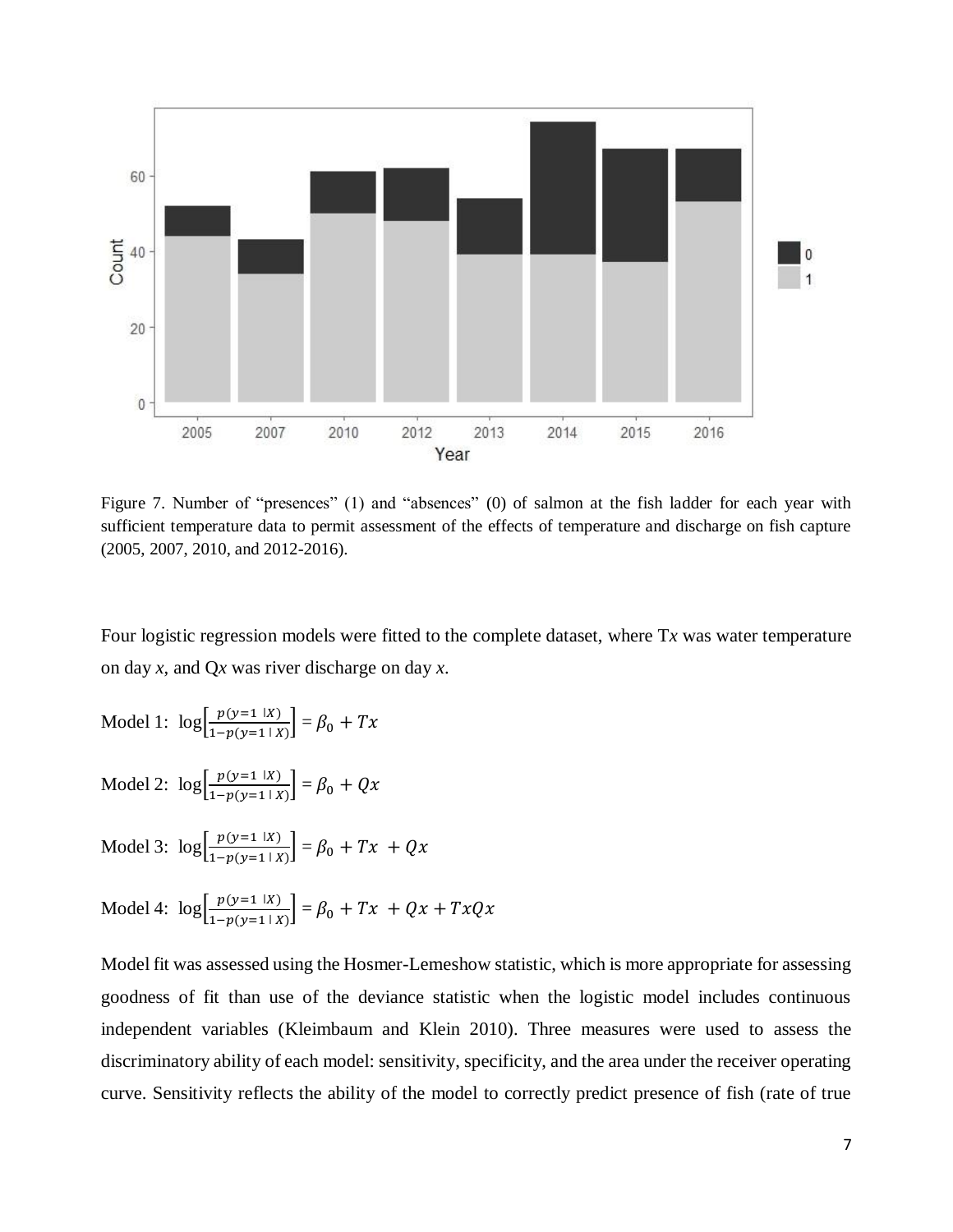positives) and specificity reflects the ability of the model to correctly predict true absence of fish (Hosmer et al. 2013). Specificity is used to generate the false positive rate, i.e., 1-specificity (Kleinbaum and Klein 2010). Plotting the true positive rate by the false positive rate generates the receiver operating curve (ROC). The area under the curve (AUC) indicates the ability of the model to predict true negative and true positives: an AUC equal to 1 indicates perfect discrimination (Kleimbaum and Klein 2010). Model selection was accomplished using analysis of deviance to compare nested models. The best model was that which significantly minimized residual deviance (Hosmer et al. 2013).

All analyses were conducted using R version 3.3.0 (R Core Team 2016) in R Studio version 1.0.136 (RStudio Team 2012). The Hosmer-Lemeshow goodness of fit test was performed using the package ResourceSelection (Subhash et al. 2016). Plots of ROC curves and the calculation of AUC were generated using the package ROCR (Sing et al. 2005). Graphics were created using ggplot2 (Wickham 2009).

#### <span id="page-12-0"></span>**2.4 Modeling Daily Count Data**

We fitted generalized linear models for Gaussian, Poisson, negative binomial distributions, and generalized additive models to the data set, using the daily count of salmon entering the fish ladder as the response variable. For each type of model, we included the main effects of temperature, discharge, day of year, and year as predictors, and compared models using the Akaike information criterion (AIC). The general rule of thumb for comparing AIC scores is that if the AIC of two models differs by  $> 2$ , there is substantial evidence that the model with the lower AIC score is the better model. If AIC differs by  $> 10$ , then the model with the greater AIC score is very unlikely (Burnham and Anderson 2002). The function glm from the "stats" package was used to fit models using Gaussian, Poisson, and negative binomial distributions (R Core Team 2016). Generalized additive models were fitted using the package "mgcv" in R (Wood 2011).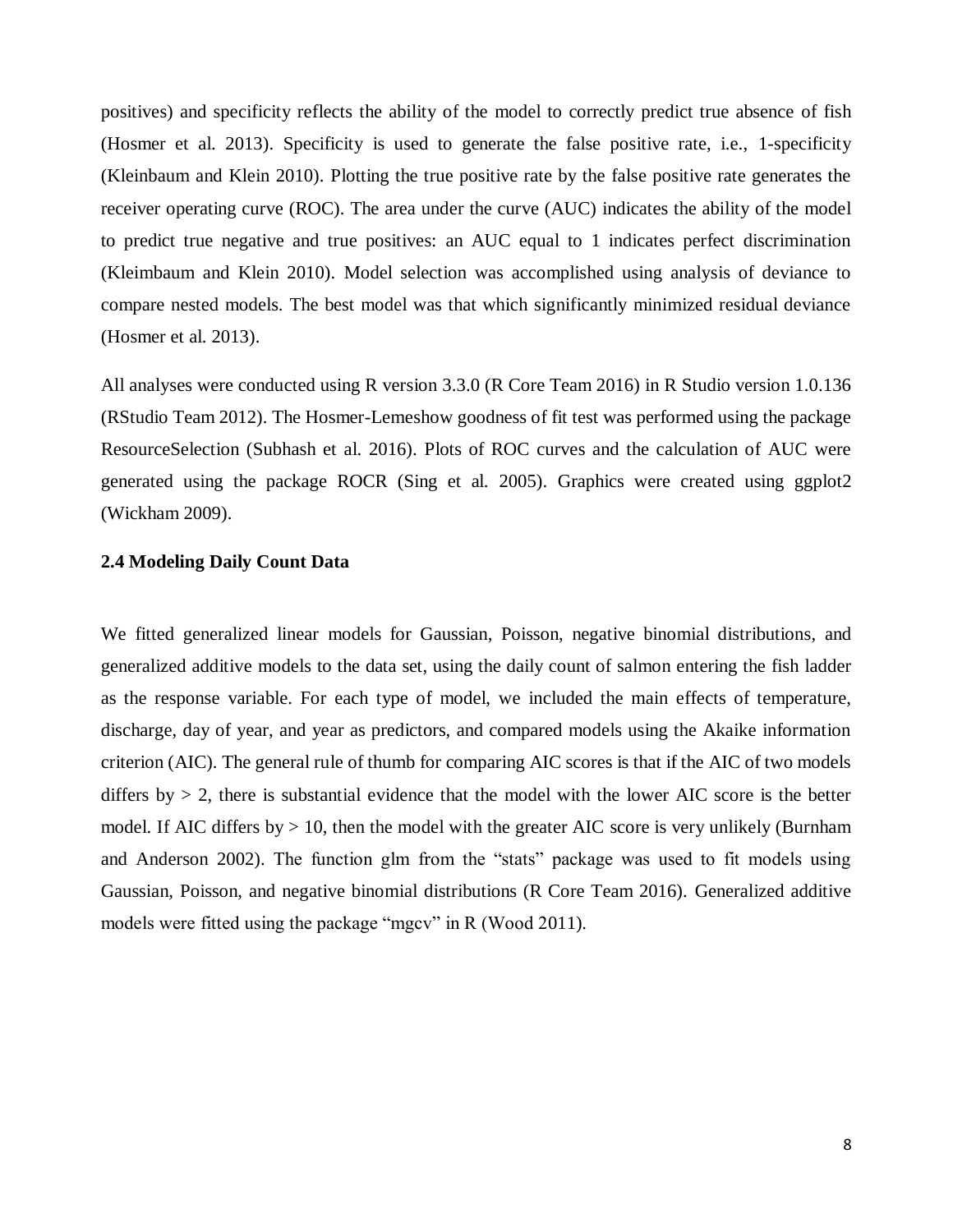#### <span id="page-13-0"></span>3. RESULTS

#### <span id="page-13-1"></span>**3.1 Modeling Presence-Absence Data**

Based on the Hosmer-Lemeshow goodness of fit test, there was no evidence for lack of fit for any of the four logistic regression models fitted to the data (Table 1,  $p > 0.10$ ). The area under the curve (AUC) was essentially equivalent (approximately 0.73) for all models that contained temperature as a covariate, indicating that the discriminatory ability of each model (i.e., the ability to correctly predict true presence and true absence of fish) was fair (Kleinbaum and Klein 2010). The model containing discharge as the sole covariate, however, had poor discriminatory ability  $(AUC < 0.7,$  Kleinbaum and Klein 2010). Including both temperature and discharge significantly reduced model deviance over the model with discharge alone ( $p = 1.016e^{-10}$ ). Addition of the interaction between temperature and discharge did not significantly reduce model deviance ( $p = 0.2799$ ). The best model, therefore, included temperature and discharge as covariates. The false positive rate (1-specificity) was high for all models ( $\geq$  0.75), which indicated that although the model did a good job of predicting true positives (sensitivity), it did not do a good job of predicting true negatives.

\_\_\_\_\_\_\_\_\_\_\_\_\_\_\_\_\_\_\_\_\_\_\_\_\_\_\_\_\_\_\_\_\_\_\_\_\_\_\_\_\_\_\_\_\_\_\_\_\_\_\_\_\_\_\_\_\_\_\_\_\_\_\_\_\_\_\_\_\_\_\_\_\_\_\_\_\_\_\_\_\_\_\_\_

|              | <b>HL-GOF</b> |                    |               |            | <b>Residual</b> |
|--------------|---------------|--------------------|---------------|------------|-----------------|
| <b>Model</b> | p-value       | <b>Sensitivity</b> | 1-Specificity | <b>AUC</b> | deviance        |
| T            | 0.258         | 0.94               | 0.75          | 0.728      | 504.8           |
| Q            | 0.135         | 0.97               | 0.88          | 0.628      | 545.3           |
| $T + Q$      | 0.168         | 0.95               | 0.75          | 0.730      | 503.5           |
| $T + Q + TQ$ | 0.114         | 0.95               | 0.75          | 0.731      | 502.3           |

<span id="page-13-2"></span>Table 1. Logistic regression models with goodness of fit statistics (Hosmer-Lemeshow, HL-GOF; sensitivity; false positive rate, presented as 1-specificity, and the area under the receiver operating curve, AUC) and model selection statistics (residual deviance). The best model, selected using analysis of deviance, is in bold.

The high false positive rate was thought to result from the high number of presences ( $n = 344$ ) relative to absences ( $n = 136$ ) of fish in the fish ladder. We therefore subsampled the data such that the number of presences and absences were equal by randomly drawing (without replacement) 136 data points from among the presences, using the function sample\_n in the dplyr package for R (Wickham and Francois 2016). We repeated this process 100 times and for each iteration applied a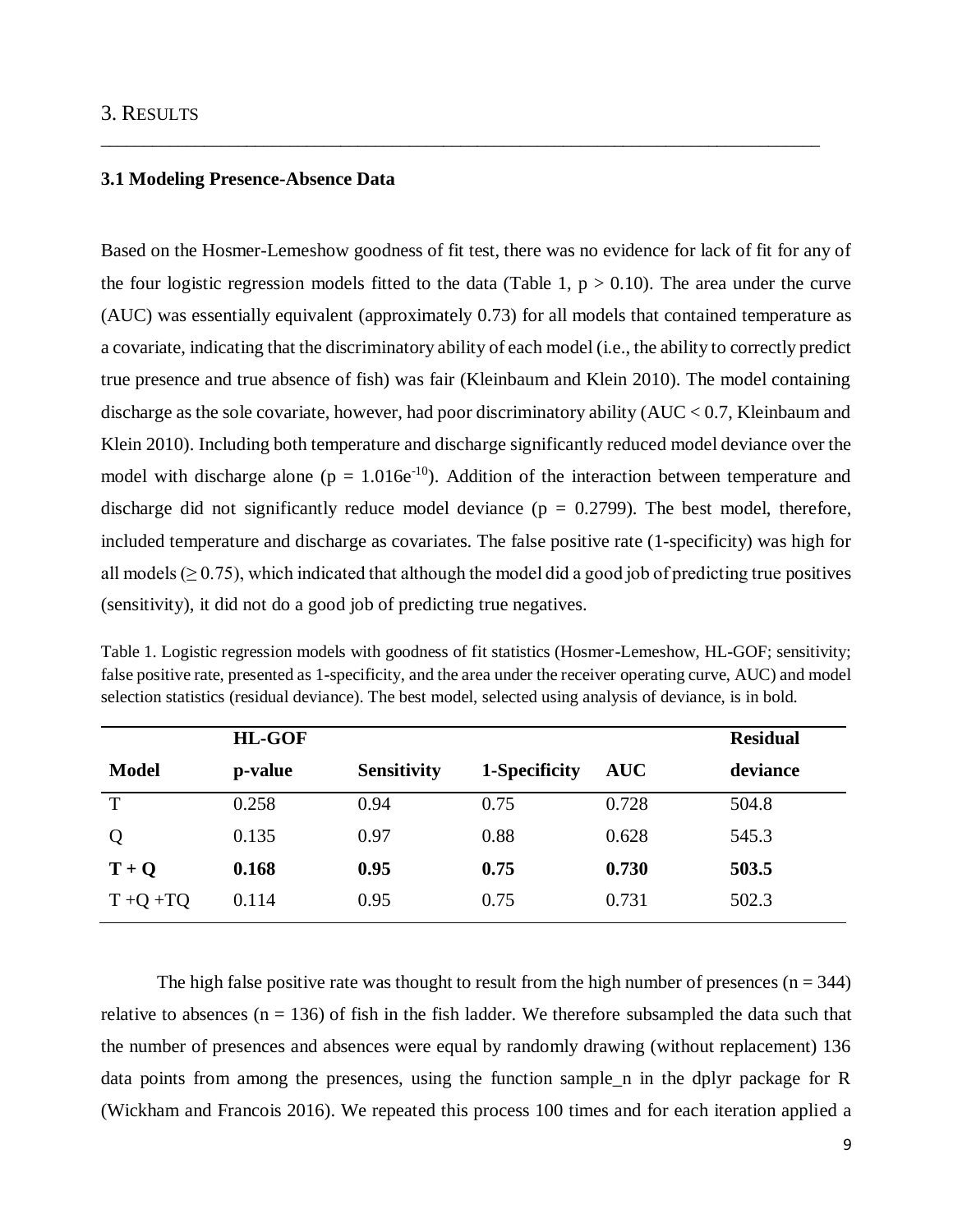logistic regression model and extracted model coefficients, residual and null deviance, Nagelkerke's  $R<sup>2</sup>$ , the Hosmer-Lemeshow statistic, sensitivity, and specificity. We repeated this procedure two times; first with standardized predictors (by subtracting the mean and dividing by the standard deviation), and then with non-standardized predictors. Standardizing was used to ensure that we were not randomly drawing only extreme values of discharge or temperature. Because the initial analysis using the full dataset indicated that inclusion of both temperature and discharge improved the model fit, we only applied the bootstrap routine to models containing both temperature and discharge as predictors. Figure 9 summarized the outputs (coefficient and diagnostics) for the models A) Temperature + Discharge; and B) Temperature + Discharge + Interaction.

The 95% CI around the estimates of coefficients for both the model containing discharge and temperature and the model containing temperature, discharge, and the interaction are fairly narrow, indicating that the coefficients are stable and collinearity is not a problem for either model. The use of the subsampled data resulted in no improvement in Nagelkerke's  $R^2$ , sensitivity, or specificity compared with the models that used the full data set. We conclude, therefore, that use of the full dataset was appropriate for predicting the probability of a fish entering the fish ladder.



<span id="page-14-0"></span>Figure 8. Receiver operating curves (ROCR) for the fitted logistic models with the covariates mean daily temperature (T, top left), mean daily discharge (Q, top right), temperature and discharge (T+Q, bottom left), and temperature, discharge, and the interaction term  $(T+Q+TQ)$ , bottom right).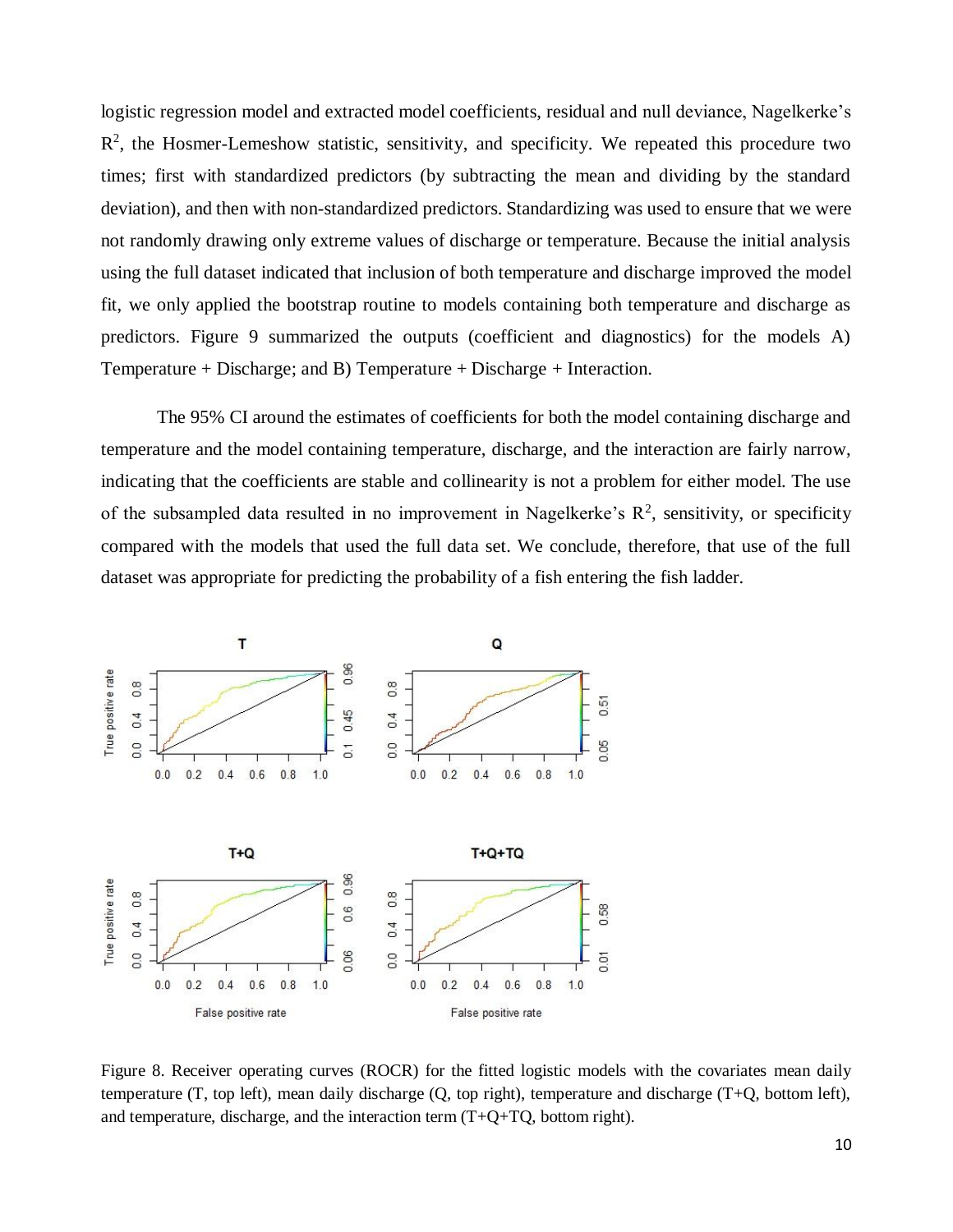

<span id="page-15-0"></span>Figure 9. Distribution of bootstrap logistic regression model coefficients and diagnostics for the models A) T + Q and B) T + Q + TQ, where T is mean daily temperature and Q is mean daily discharge. Horizontal bars represent the median, hinges represent the 25th and 75th percentiles, and whiskers represent 1.5\*IQR (interquartile range).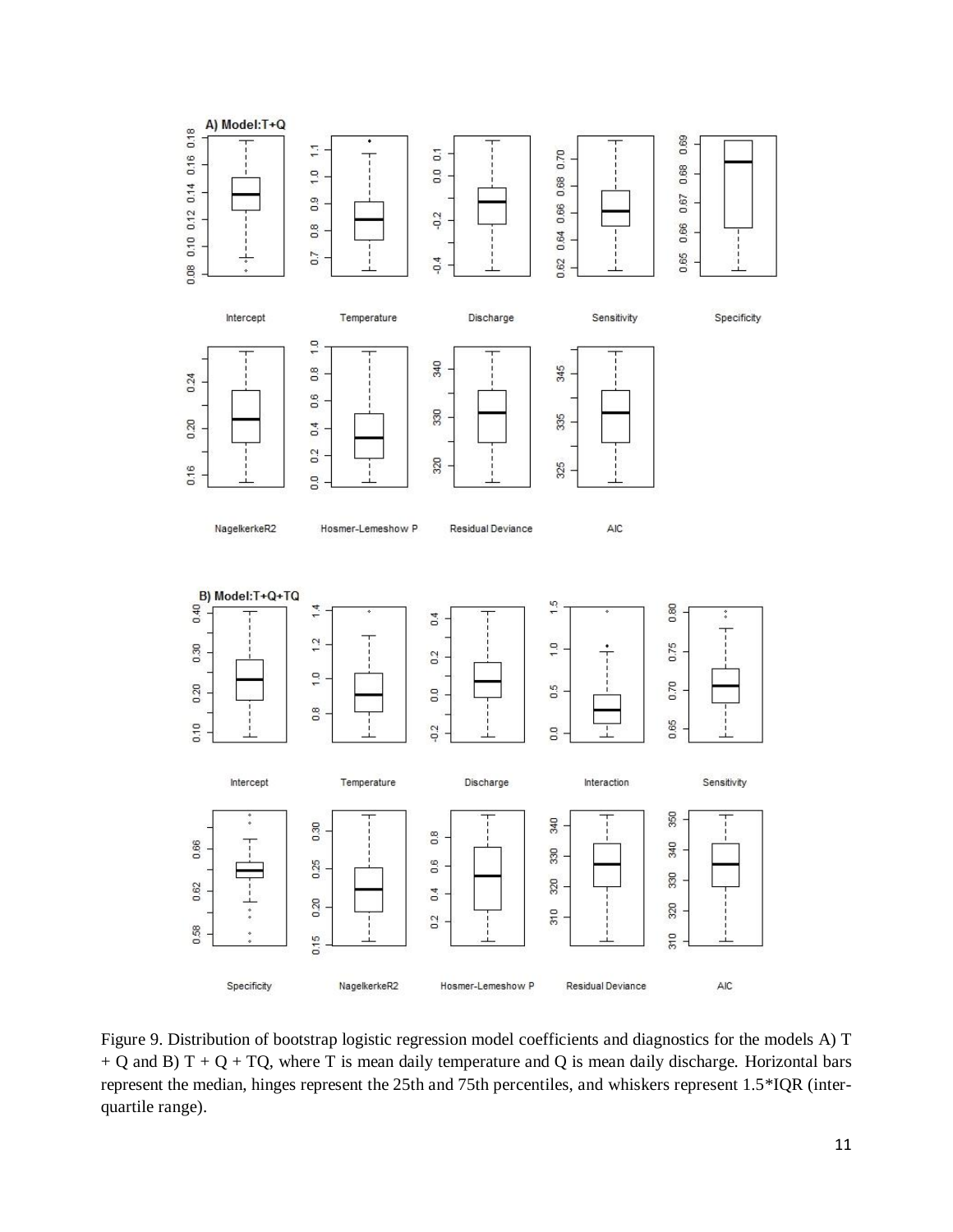#### <span id="page-16-0"></span>**3.2 Modeling Count Data**

Daily count data failed to meet the assumptions of normality and homogeneity of variances (determined by examining residual plots). Neither the application of data transformations nor standardizing succeeded in linearizing the data, thus the generalized linear model was inappropriate for predicting the relationship between river temperature, discharge, and the presence of fish in the fish ladder entry cage (as count data), and is reflected in the AIC values obtained, which are substantially greater than those obtained via the negative-binomial method.

The count data at the fish ladder were found to suffer from over-dispersion. Data are considered overdispersed if the variance is greater than the mean, which is commonly observed in count data. In the case of the fish ladder, the mean count was 3.5 salmon/day, whereas the variance was 25.0. Both Poisson regression and negative-binomial regression can be applied to over-dispersed data. The models fit with the Poisson distribution had AIC values that were much greater than those obtained by the Gaussian or Negative-Binomial distributions, therefore, the Poisson regression could be ruled out as providing an appropriate fit to the data. This is likely because the degree of over-dispersion in the fish ladder count data was too great to be resolved with the use of the Poisson distribution.

<span id="page-16-1"></span>Table 2. Akaike information criterion for models fitted using the Gaussian (GLM), Poisson, and negativebinomial distributions. Predictive variables included in each model were mean daily river temperature (T), mean daily river discharge (Q), day of year (D), and Year (Y).

| <b>Model</b> | <b>GLM</b> | <b>Poisson</b> | <b>Negative-Binomial</b> |
|--------------|------------|----------------|--------------------------|
| T            | 2849.1     | 3119.7         | 2171.2                   |
| Q            | 2901.1     | 3446.2         | 2239.7                   |
| $T+Q$        | 2850.4     | 3121.7         | 2170.2                   |
| $T+Q+D$      | 2837.7     | 3037.5         | 2159.7                   |
| $T+Q+D+Y$    | 2837.4     | 3034.1         | 2158.7                   |

Among the three classes of models, those fit to the count data using the negative binomial distribution had the lowest values of AIC, with the model that included temperature, discharge, day, and year obtaining the lowest value of AIC. The addition of year did not substantially reduce AIC relative to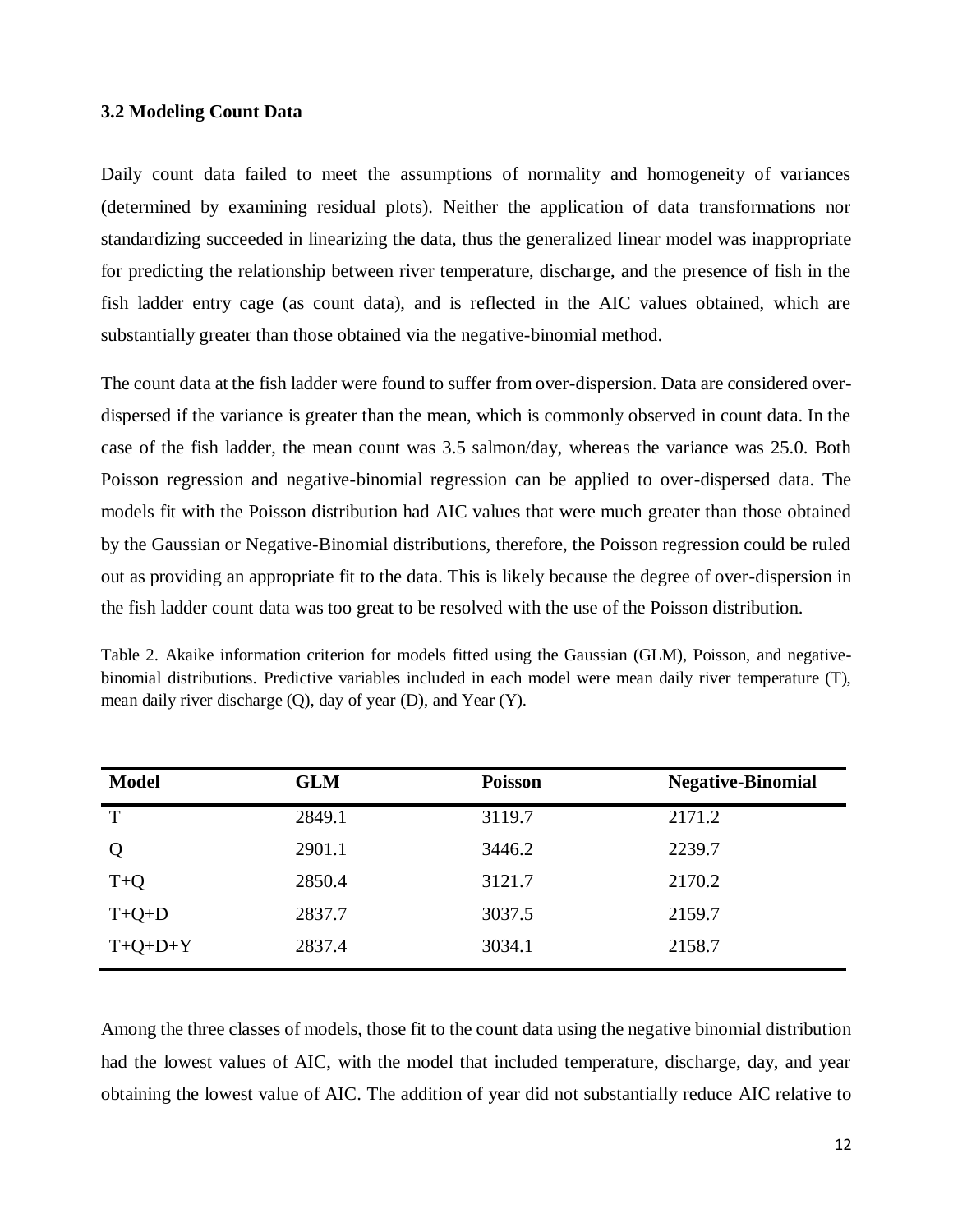the model that included temperature, discharge, and day ( $\Delta < 2$ ), indicating that neither model had more support than the other. Consequently, we examined goodness of fit criteria (Nash coefficient, RMSE, and bias) for the models  $T + Q + Day + Year$  and  $T + Q + Day$ . Both models had a Nash coefficient  $< 0.1$  and RMSE of nearly 100%, indicating that the models had almost no predictive capability. An example of these goodness of fit criteria is shown for the model  $T + Q + Day$  of Year + Year (Table 3). Because of the low predictive power of these models, we did not attempt to include interactions along with the main effects, as is was thought they would not substantially improve model fit.

|      | Mean  |      |       |         |
|------|-------|------|-------|---------|
| Year | Count | RMSE | Nash  | Bias    |
| 2005 | 4.10  | 4.89 | -0.05 | 0.62    |
| 2007 | 3.14  | 3.71 | 0.05  | 0.03    |
| 2010 | 6.10  | 7.11 | 0.07  | $-1.12$ |
| 2012 | 4.76  | 7.20 | -0.09 | $-0.79$ |
| 2013 | 3.57  | 4.01 | 0.37  | $-0.88$ |
| 2014 | 2.00  | 3.73 | -0.68 | 2.43    |
| 2015 | 1.33  | 2.00 | -0.40 | 0.94    |
| 2016 | 3.27  | 3.19 | 0.04  | $-0.85$ |
| 2013 | 3.57  | 4.01 | 0.37  | $-0.88$ |
| 2014 | 2.00  | 3.73 | -0.68 | 2.43    |
| 2015 | 1.33  | 2.00 | -0.40 | 0.94    |
| 2016 | 3.27  | 3.19 | 0.04  | $-0.85$ |

<span id="page-17-0"></span>Table 3. Mean fish count per day, RMSE, Nash coefficient, and bias for each year for the negative binomial model: Number of salmon  $= T + Q + Day$  of Year + Year.

As the data were not adequately modelled using a linear framework, we attempted to apply a generalized additive model (GAM) to the relationship between fish count and the previously described environmental variables (mean daily temperature, mean daily discharge, day, and year). We applied the GAM to the raw data, as well to data standardized using Z-scores. Z-scores were calculated for the fish counts, temperature, and discharge. Using the raw data, the AIC score for the model  $T + Q + Day + Year$  was 2770.0, which was much greater than the model fitted using the negative-binomial distribution ( $\triangle AIC > 10$ ), indicating that the GAM model was less likely than the model fitted using the negative-binomial (Burnham and Anderson 2002). We cannot compare the AIC scores between models fitted using the raw count data and models fitted with the Z-score standardized data, because the response variable must be the same across models. The model  $T + Q$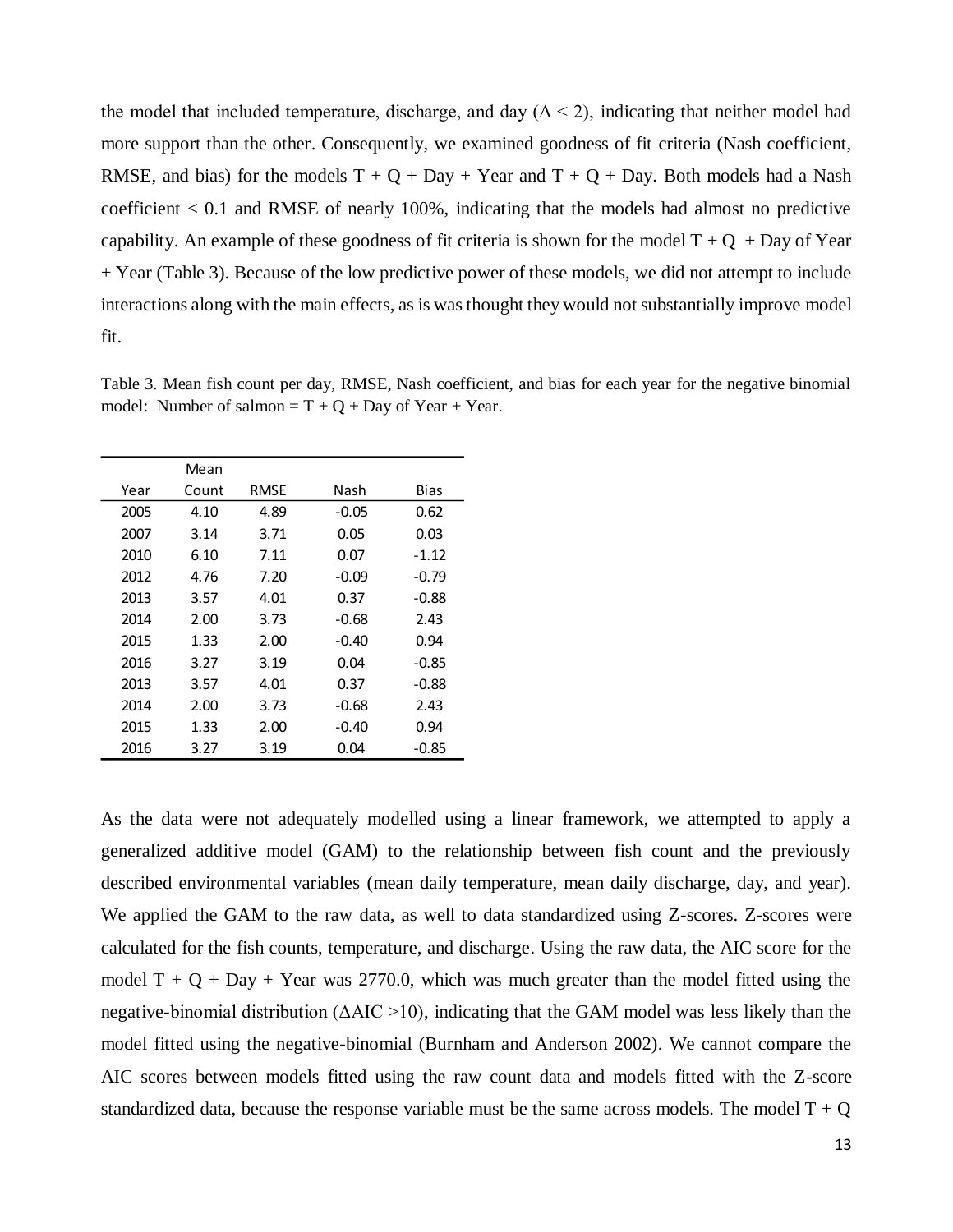+ Day received an AIC score of 1261.9. The Nash coefficient was 0.11 and the RMSE was 0.93. Consequently, the use of the GAM with standardized count data also resulted in poor predictive power.

\_\_\_\_\_\_\_\_\_\_\_\_\_\_\_\_\_\_\_\_\_\_\_\_\_\_\_\_\_\_\_\_\_\_\_\_\_\_\_\_\_\_\_\_\_\_\_\_\_\_\_\_\_\_\_\_\_\_\_\_\_\_\_\_\_\_\_\_\_\_\_\_\_\_\_\_\_\_\_\_\_\_\_\_

#### <span id="page-18-0"></span>4. CONCLUSIONS

We applied three main modelling approaches (logistic regression, GLM, and GAM) to examine the effect of river temperature and discharge on attractivity of the fish ladder at Chute Blanche on the Nord-Est Sainte Marguerite River. The approach that best predicted the relationship between fish ladder attractivity and environmental variables was the logistic model. Generalized linear models using Gaussian, Poisson, and negative binomial distributions were found to have poor fit to the data and had low predictive power for modelling the relationship between the number of salmon entering the fish ladder daily at Chute Blanche and environmental variables (mean daily temperature, mean daily discharge, day of year, and year). Generalized additive modelling was also found to have poor predictive power.

The logistic regression model that best predicted the probability of a salmon entering the fish ladder included mean daily temperature (T) and mean daily discharge (Q; Equation 2). The coefficient estimates provide us with the change in the log odds with a one-unit increase in the predictor variable (Table 2). The temperature coefficient estimated by the model was 0.378 and the discharge coefficient was -0.012. This means that for every one unit change in temperature, the log odds of fish (versus no fish) increases by 0.378, and for every 1 unit change in discharge, the log odds of fish (versus no fish) decreases by 0.012.

<span id="page-18-1"></span>**Equation 2.**  $p(y = 1|X) = \frac{\exp(-6.0 + 0.378T - 0.012Q)}{4 \cdot \exp(-6.0 + 0.378T - 0.012Q)}$  $1+ \exp(-6.0 + 0.378T - 0.012Q)$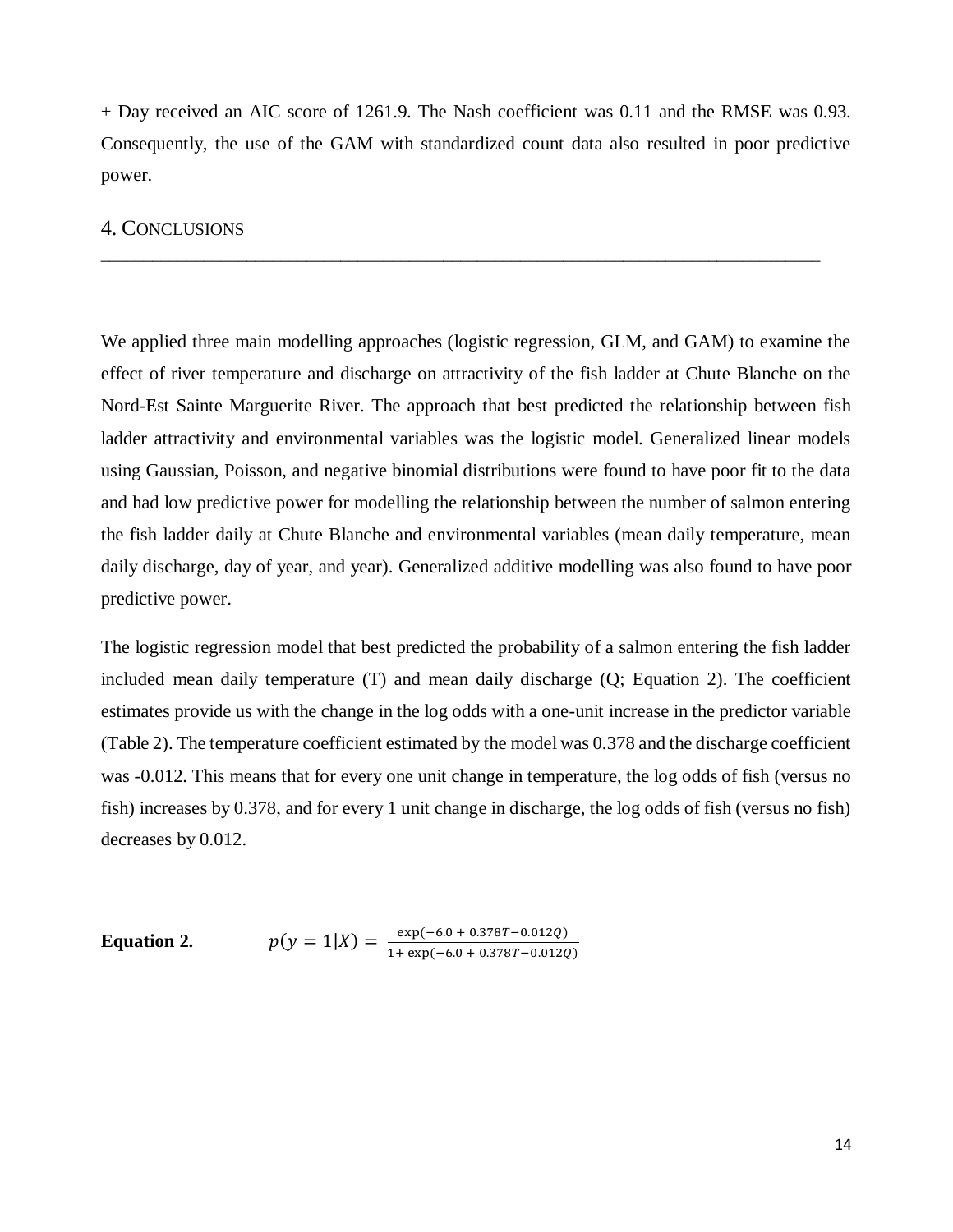Table 4. Coefficients for the logistic regression model  $\log \left[\frac{p(y=1 | X)}{p(y=1 | X)}\right]$  $\left[\frac{p(y-1)x}{1-p(y=1|x)}\right] = \beta_0 + Tx + Qx$ , where T = temperature and  $Q =$  discharge, with associated standard error and p-values.

| Coefficient       | Estimate   | <b>Standard Error</b> | Z-value  | $Pr(\ge  z )$ |
|-------------------|------------|-----------------------|----------|---------------|
| Intercept         | $-6.00883$ | 1.27562               | $-4.711$ | 2.47e-06      |
| Temperature $(T)$ | 0.37837    | 0.06249               | 6.055    | $1.40e-09$    |
| Discharge $(Q)$   | $-0.01164$ | 0.01047               | $-1.111$ | 0.266         |

The log odds are used to obtain estimates of the odds, which is the outcome of interest, because the odds provide an estimate of the probability of an event occurring; in our case, the probability of a salmon entering the fish ladder given temperature and discharge. Log odds are the natural logarithm of the odds, thus to obtain the odds, we take the natural exponent of the coefficients. For a one-unit increase in temperature, the odds of salmon entering the fish ladder (versus not entering) increases by a factor of 1.5, over the temperature range observed (11-24◦C). That means that a salmon is 1.5 times more likely to enter the fish ladder at 19◦C than at 18◦C. A one-unit increase in discharge (i.e. an increase of  $1 \text{ m}^3 \text{s}^{-1}$ ) is not particularly interesting, but a 10-unit increase in discharge is: for a 10-unit increase in discharge (i.e., if discharge increases by 10  $m<sup>3</sup>s<sup>-1</sup>$ ), the odds of a salmon entering the fish ladder is 0.89. In other words, for a given temperature, if river discharge increases by 10  $m<sup>3</sup>s<sup>-1</sup>$ , a salmon is less likely to enter the fish ladder. If river discharge decreases by 10  $m<sup>3</sup>s<sup>-1</sup>$ , however, a salmon is 1.12 times more likely to enter the fish ladder. If river discharge decreases by 20  $m<sup>3</sup>s<sup>-1</sup>$ , a salmon is 1.26 times more likely to enter the fish ladder.

<span id="page-19-0"></span>In conclusion, salmon were more likely to enter the fish ladder at lower discharge for the range of temperatures encountered during the study years (Table 5). Salmon were more likely to enter the fish ladder at greater discharge when water temperature was warm. For example, at river discharge of 10  $m<sup>3</sup>s<sup>-1</sup>$ , the probability of a salmon entering the fish ladder when river temperature was 14℃ was only 0.30, whereas at 22℃, the probability of a salmon entering the fish ladder was 0.90, and the probability of a fish entering the fish ladder at  $10 \text{ m}^3\text{s}^{-1}$  and  $18\text{°C}$  was approximately the same as the probability of a fish entering the fish ladder at  $40 \text{ m}^3\text{s}^{-1}$  when river temperature was 19°C.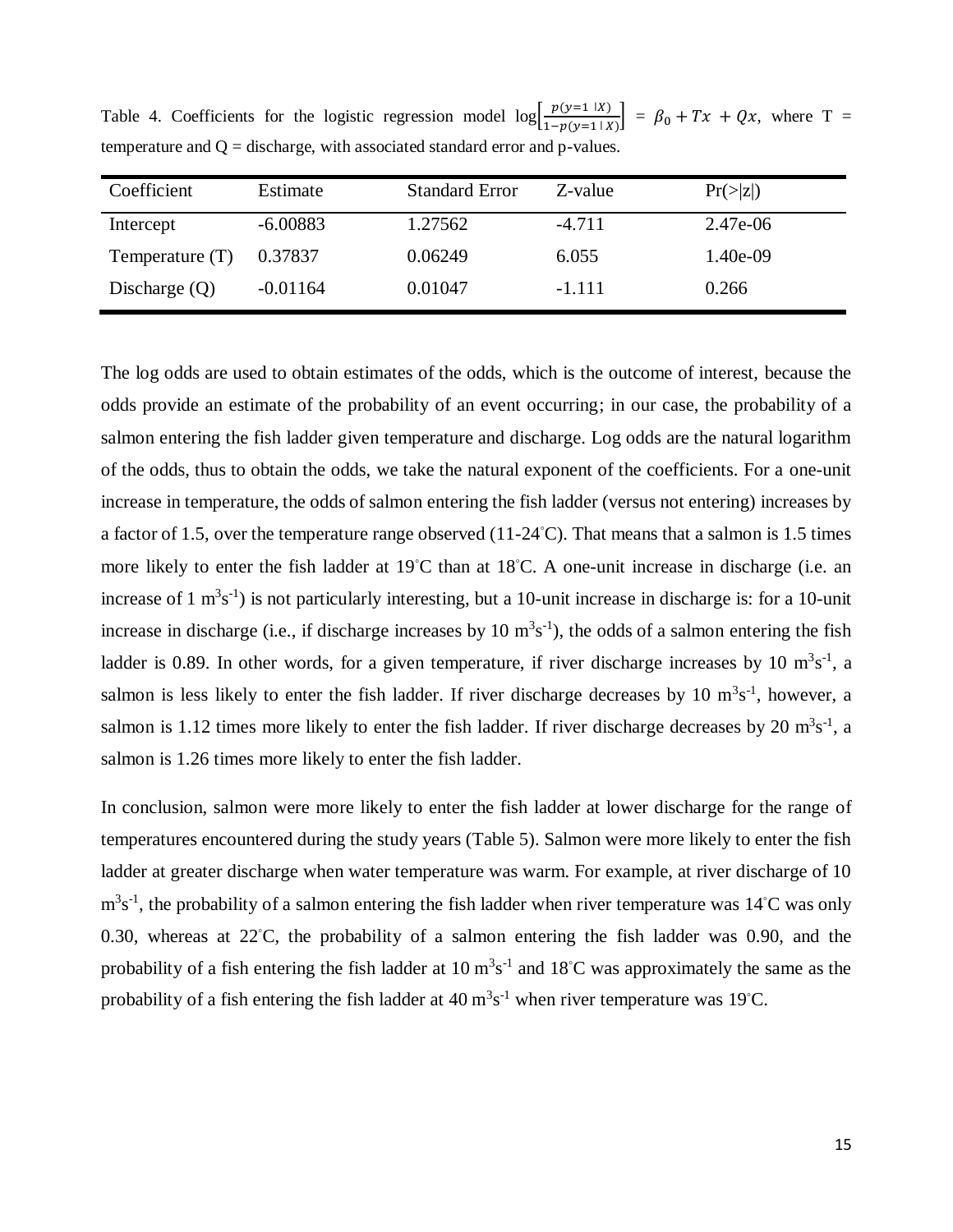| Discharge     | Probability of Entry |                |                |                |  |  |
|---------------|----------------------|----------------|----------------|----------------|--|--|
| $(m^3s^{-1})$ | $14^{\circ}$ C       | $18^{\circ}$ C | $19^{\circ}$ C | $22^{\circ}$ C |  |  |
| 10            | 0.30                 | 0.66           | 0.74           | 0.90           |  |  |
| 20            | 0.28                 | 0.64           | 0.72           | 0.89           |  |  |
| 30            | 0.26                 | 0.61           | 0.70           | 0.88           |  |  |
| 40            | 0.24                 | 0.58           | 0.67           | 0.86           |  |  |
| 60            | 0.20                 | 0.53           | 0.62           | 0.83           |  |  |
| 80            | 0.16                 | 0.47           | 0.56           | 0.80           |  |  |

Table 5. Probability of a salmon entering the fish ladder at Chute Blanche for varying levels of temperature and discharge.

Although the false positive rate associated with the final model was greater than we would have hoped, the AUC of 0.73 indicated that the discriminatory ability of the model (i.e., the ability to correctly predict true presence and true absence of fish) was adequate (Kleinbaum and Klein 2010). Temperature data were only available for eight of the thirteen years for which we had discharge and fish count data, thus we had to eliminate seven years of data from our analysis. Had we been able to include all thirteen years of data, it may have been possible to obtain a model with greater discriminatory ability. A generalized additive model exists to model river temperature from air temperature and discharge, however, we were unable to use this model to generate river temperature estimates to fill out our data set, as we wished to disentangle the effects of river temperature and discharge on the probability of fish entering the fish ladder. As river temperature models become available for the Nord-Est Sainte Marguerite River that do not rely on discharge, it will become possible to repeat this logistic regression analysis with all years included in the dataset, which may improve the discriminatory ability of the model.

#### <span id="page-20-0"></span>5. ACKNOWLEDGEMENTS

This work was supported by the Fédération Québécoise du Saumon Atlantique. Additonal financial support for D. Frechette was provided by the Fonds de recherche du Québec - Nature et technologies (FRQNT) Merit Scholarship Program for Foreign Students. We would like to thank the Ministere de la Faune, des Fôrets, et des Parcs du Québec for access to river temperature and fish count data, and

\_\_\_\_\_\_\_\_\_\_\_\_\_\_\_\_\_\_\_\_\_\_\_\_\_\_\_\_\_\_\_\_\_\_\_\_\_\_\_\_\_\_\_\_\_\_\_\_\_\_\_\_\_\_\_\_\_\_\_\_\_\_\_\_\_\_\_\_\_\_\_\_\_\_\_\_\_\_\_\_\_\_\_\_